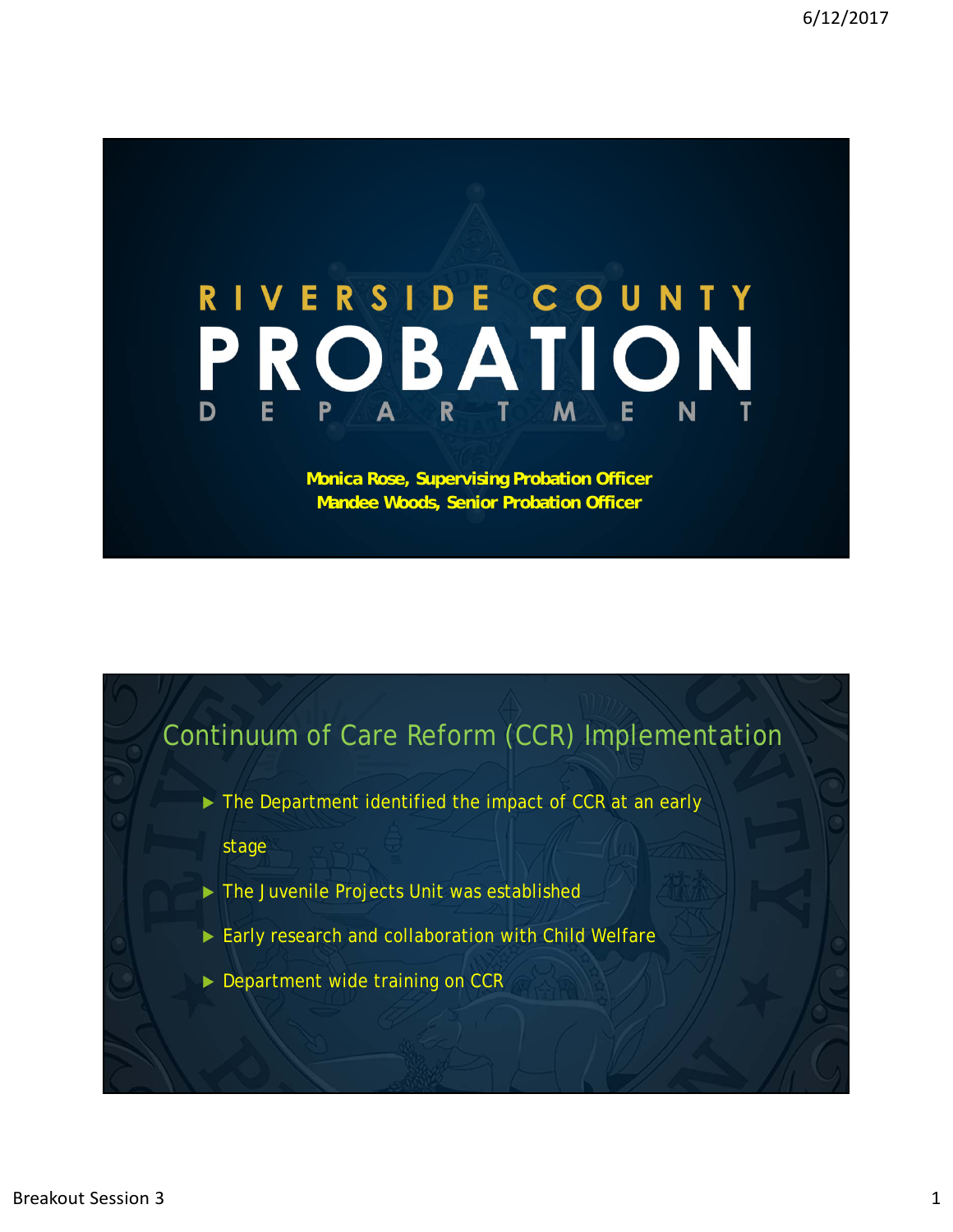

![](_page_1_Figure_2.jpeg)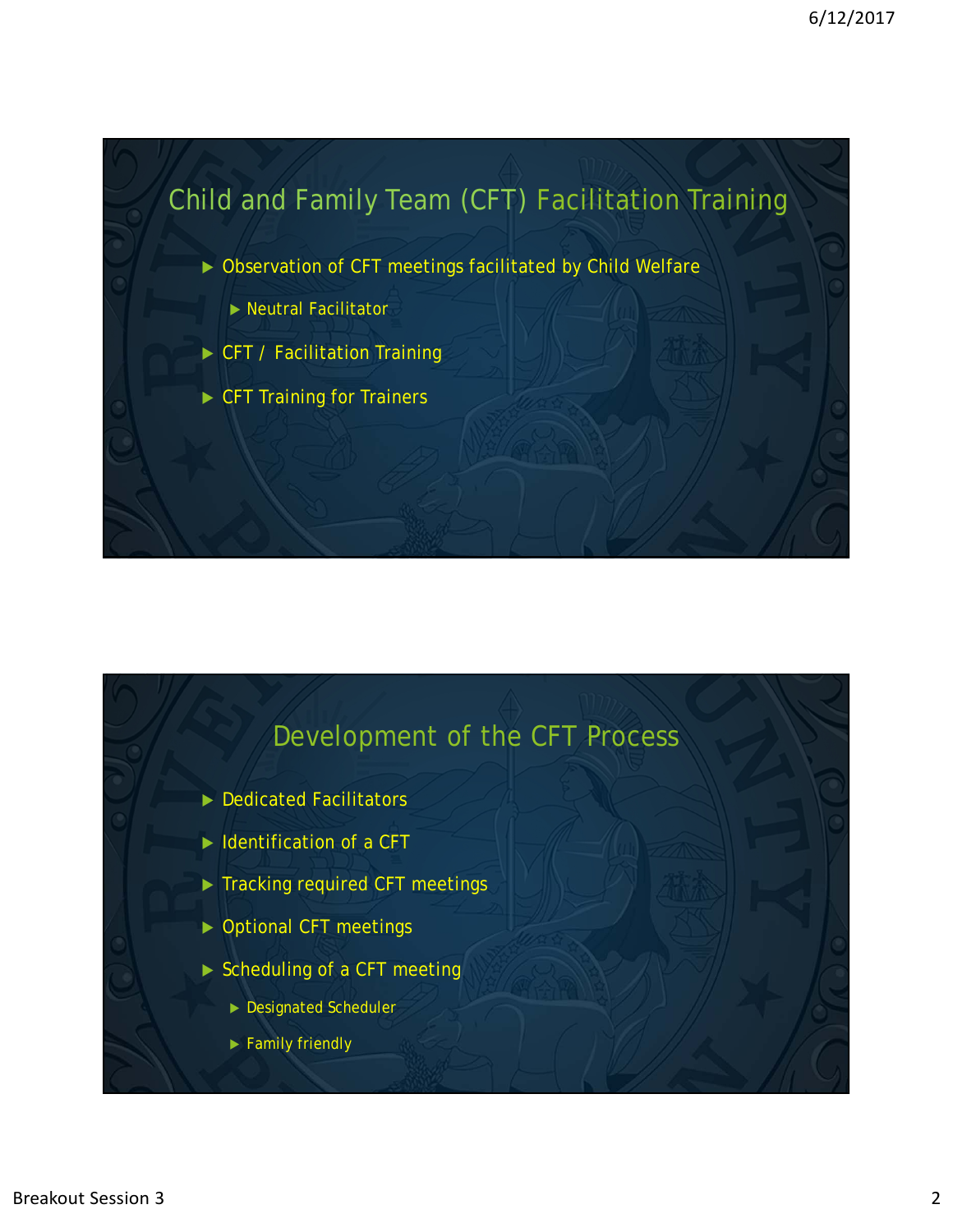|     |                                          |                     |                                                              | <b>Tracking Log</b> |  |                                                                 |                            |
|-----|------------------------------------------|---------------------|--------------------------------------------------------------|---------------------|--|-----------------------------------------------------------------|----------------------------|
| CFT | Date of Date of Date of<br>F/U CFT Plcmt | Probation<br>Number | Youth's Name Scheduling Facilitating Observing Time          |                     |  | Time Spent Time Spent Time Spent Travel Time Spent<br>for $F/U$ | <b>Total Time</b><br>Spent |
|     |                                          |                     |                                                              |                     |  |                                                                 |                            |
|     |                                          |                     |                                                              |                     |  |                                                                 |                            |
|     |                                          |                     |                                                              |                     |  |                                                                 |                            |
|     |                                          | Date                | Time Spent Updating Logs / Miscelaneous<br><b>Activities</b> |                     |  |                                                                 |                            |
|     |                                          |                     |                                                              |                     |  |                                                                 |                            |

![](_page_2_Figure_2.jpeg)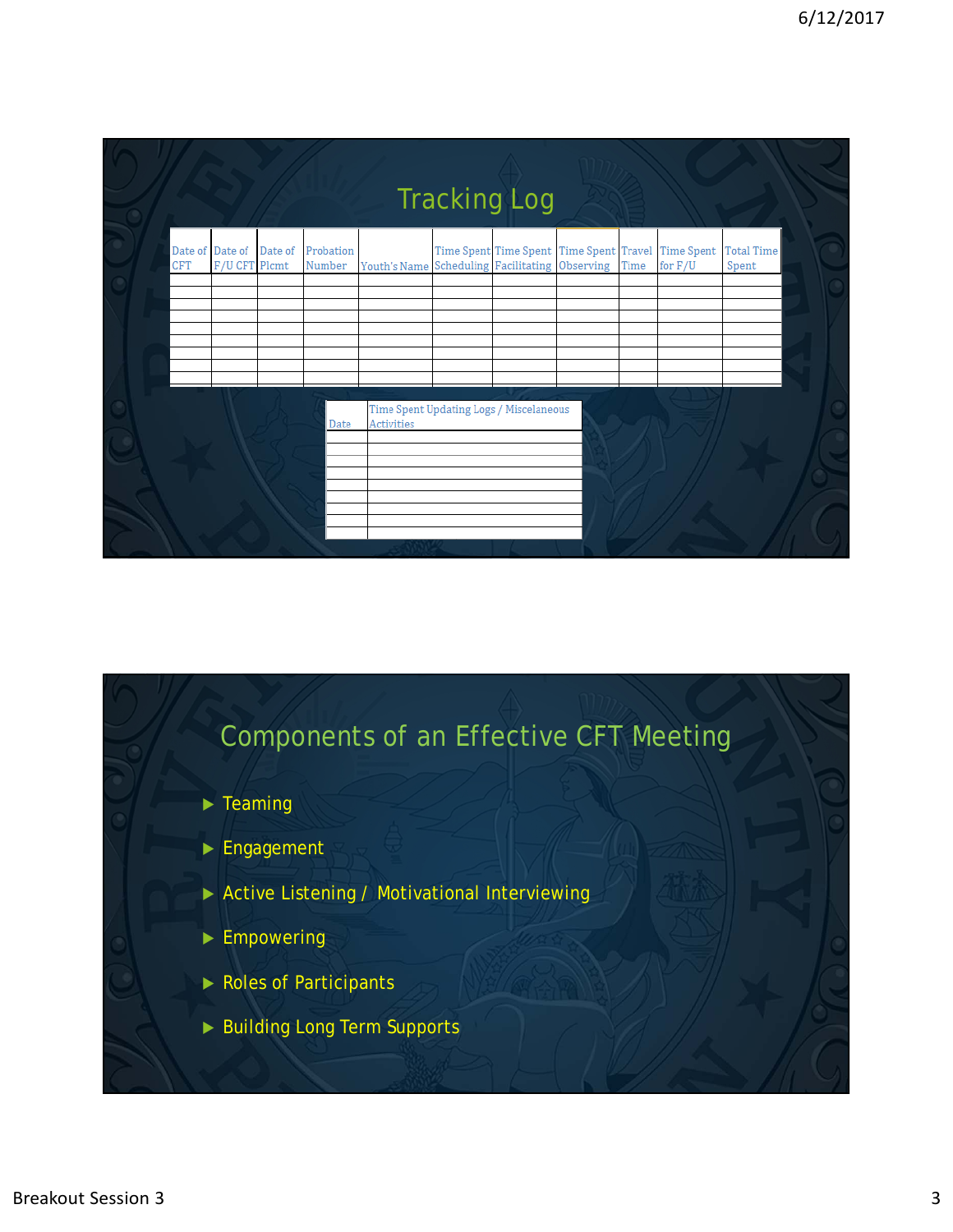## Child and Family Team Meeting **INTY PROBATION DEPART** CFT Meeting Summary MARK A. HAKE<br>CHIEF PROBATION OFFICER ▶ Meeting Goals Child and Family Team (CFT)<br>Meeting Summary ▶ Strengths Name of Youti è.  $CIDa$ Probation Officers Concerns Contact Number Facilitator Contact Number Purpose of Meeting: **Illinitial CFT** ■90 Day Follow Up CFT ■ e Month Follow Up CFT ■Othe ▶ Services Provided Placement Facility Date of Placements Youth's Address Reunification / Concurrent Plan Meeting Goal: ▶ Case Plan Goals Action Plan / Person(s) Responsible Select one (1) to (3) topic areas per CFT meeting Confidentiality Agreement Safety **El Family** Placement **El** Legal Emotional/Behavioral School/Educational **El Money Matters** Housing/Living Environment El Social Relationships Fun/Recreational Health/Medical Work/Vocational

Cultural/Spiritual

## Group Home Facilitation

Optional

RCP observes CFTs facilitated by group

homes to ensure fidelity

**Feedback Provided / Observation Form** 

![](_page_3_Picture_7.jpeg)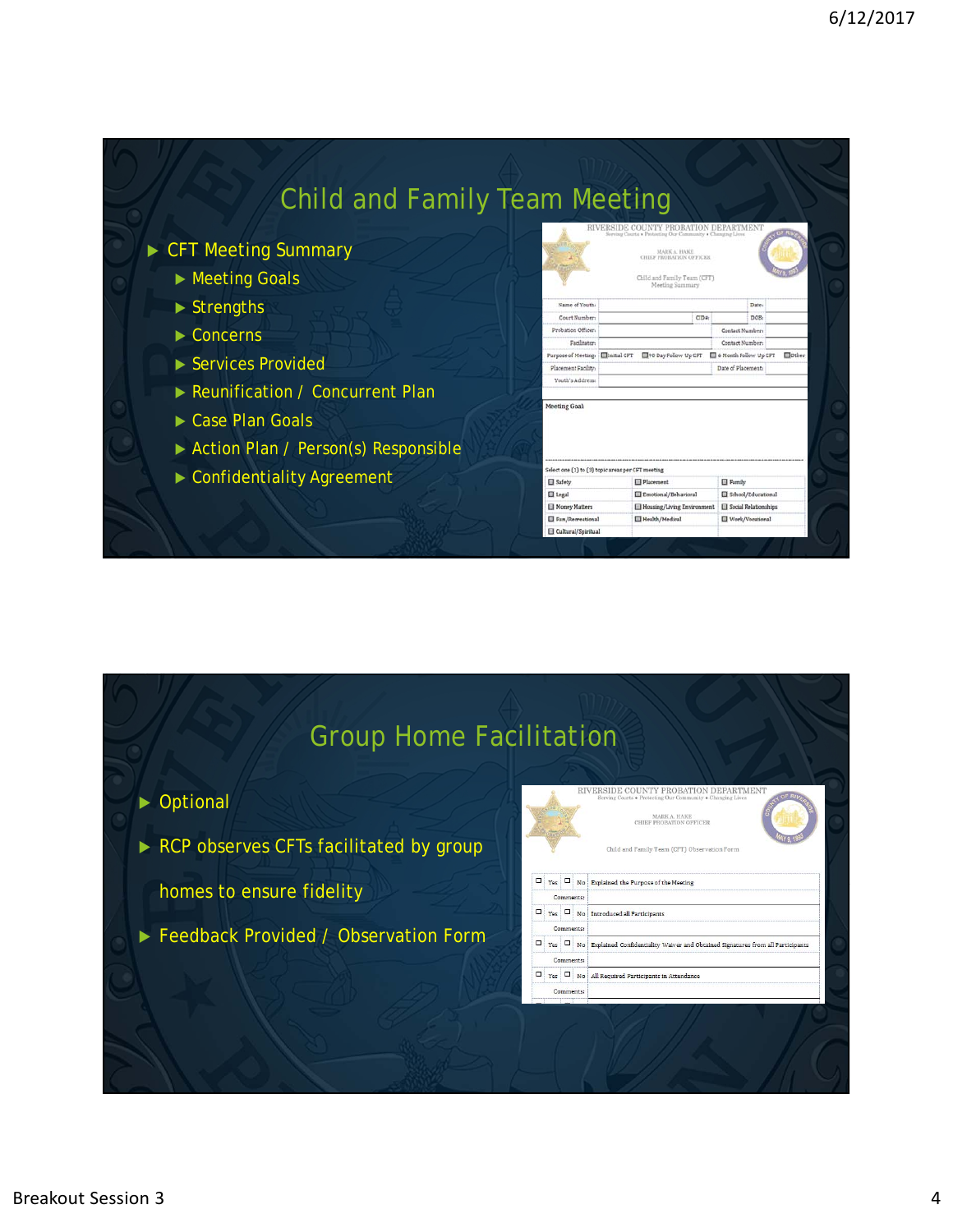![](_page_4_Figure_1.jpeg)

![](_page_4_Figure_2.jpeg)